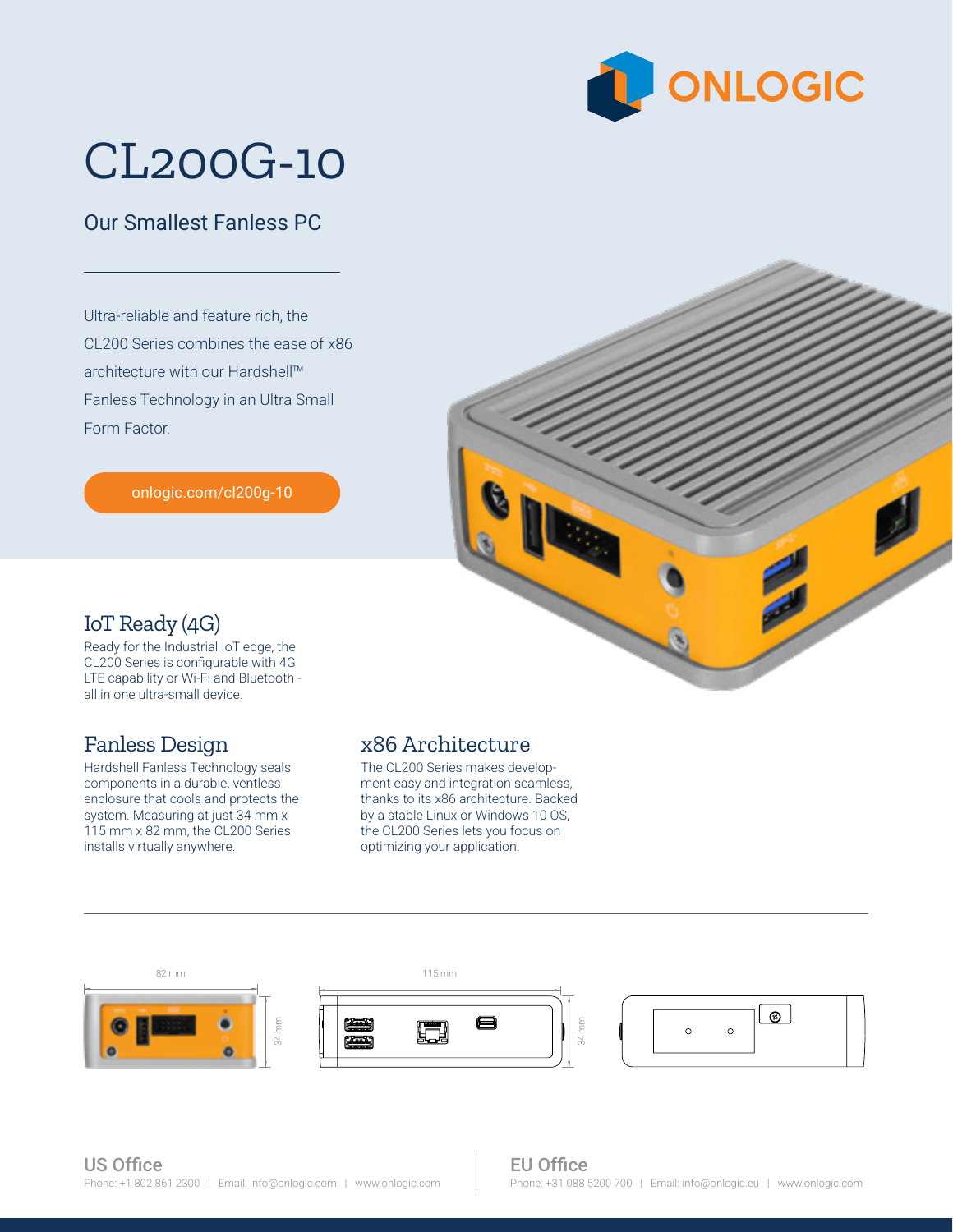Rear I/O

USB 1 USB 2.0 port Serial 1 COM Port (RS-232) Power 1 DC Input Jack (12 V)

Other Power Button, power indicator LED 1 MicroSD Card slot



| <b>System</b>       |                          |
|---------------------|--------------------------|
| Processor           | Intel Celeron N3350      |
| Processor Speed     | $1.1$ GHz                |
| Processor Cores     | $\mathfrak{D}$           |
| Integrated Graphics | Intel HD Graphics 500    |
| Memory              | <b>I PDDR4</b><br>$2$ GB |

| <b>Expansion &amp; Features</b> |                                                                                      |
|---------------------------------|--------------------------------------------------------------------------------------|
| Expansion & Storage             | 1 PCIe Mini Card (Half-Height)<br>MicroSD Card<br>mSATA (Shared PCIe Mini Card Slot) |
| Features                        | 8 GB onboard EMMC storage                                                            |

| <b>Mechanical</b>       |                                       |
|-------------------------|---------------------------------------|
| Dimensions (WxHxD)      | 115 mm x 82 mm x 34 mm                |
| <b>Mounting Options</b> | DIN-mount<br>VFSA-mount<br>Wall-mount |

| <b>Environmental &amp; Regulatory</b> |                                                                                                                                                                                                                                     |  |
|---------------------------------------|-------------------------------------------------------------------------------------------------------------------------------------------------------------------------------------------------------------------------------------|--|
| Operating Temperature                 | $0^{\circ}$ C ~ 40 $^{\circ}$ C                                                                                                                                                                                                     |  |
| Certifications                        | 2002/96/EC (WEEE Directive)<br>2011/65/EU (RoHS 2 Directive)<br>Additional Safety and EMC certifications pending<br>CB scheme<br>CF<br>FN 55024<br>FN 55032<br>FN 62368-1<br>FCC 47 CFR Part 15<br>IFC 62368-1<br>IP50<br>UL Listed |  |

| Front I/O       |                                      |
|-----------------|--------------------------------------|
| <b>USB</b>      | 2 USB 3.0 Ports                      |
| <b>Fthernet</b> | 1 Gb LAN Port with Realtek RTI 8111G |
| Video           | 1 Mini-DisplayPort                   |

| Side I/O |                 |
|----------|-----------------|
| Other    | 4 Antenna jacks |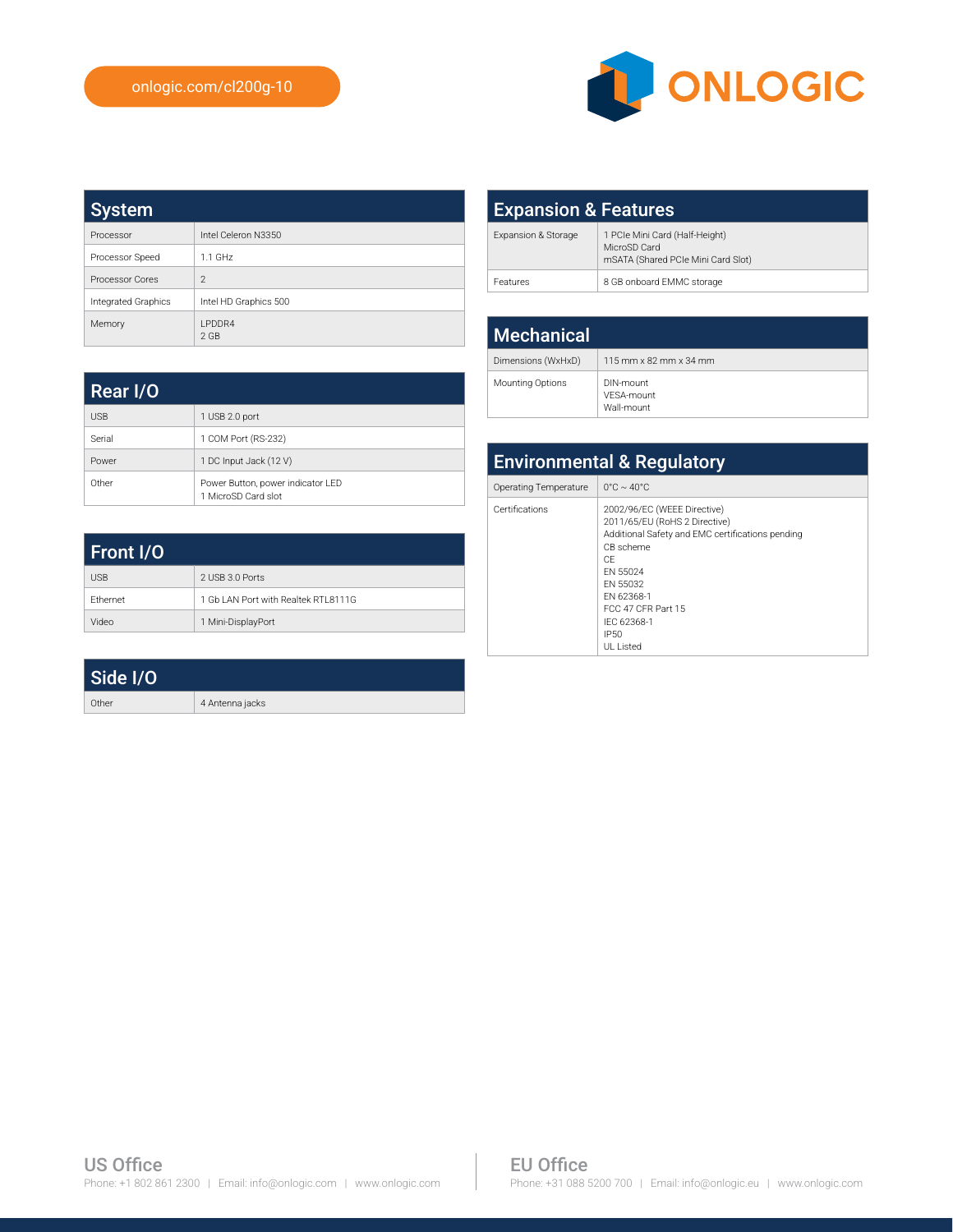

## CL200G-10 Dimensional Drawings

Industrial USFF Edge Device **All measurements in mm** 



CL200G-10 FRONT



BACK SIDE AND INTERNATIONAL SERVICES OF THE SIDE OF THE SIDE OF THE SIDE OF THE SIDE OF THE SIDE OF THE SIDE O